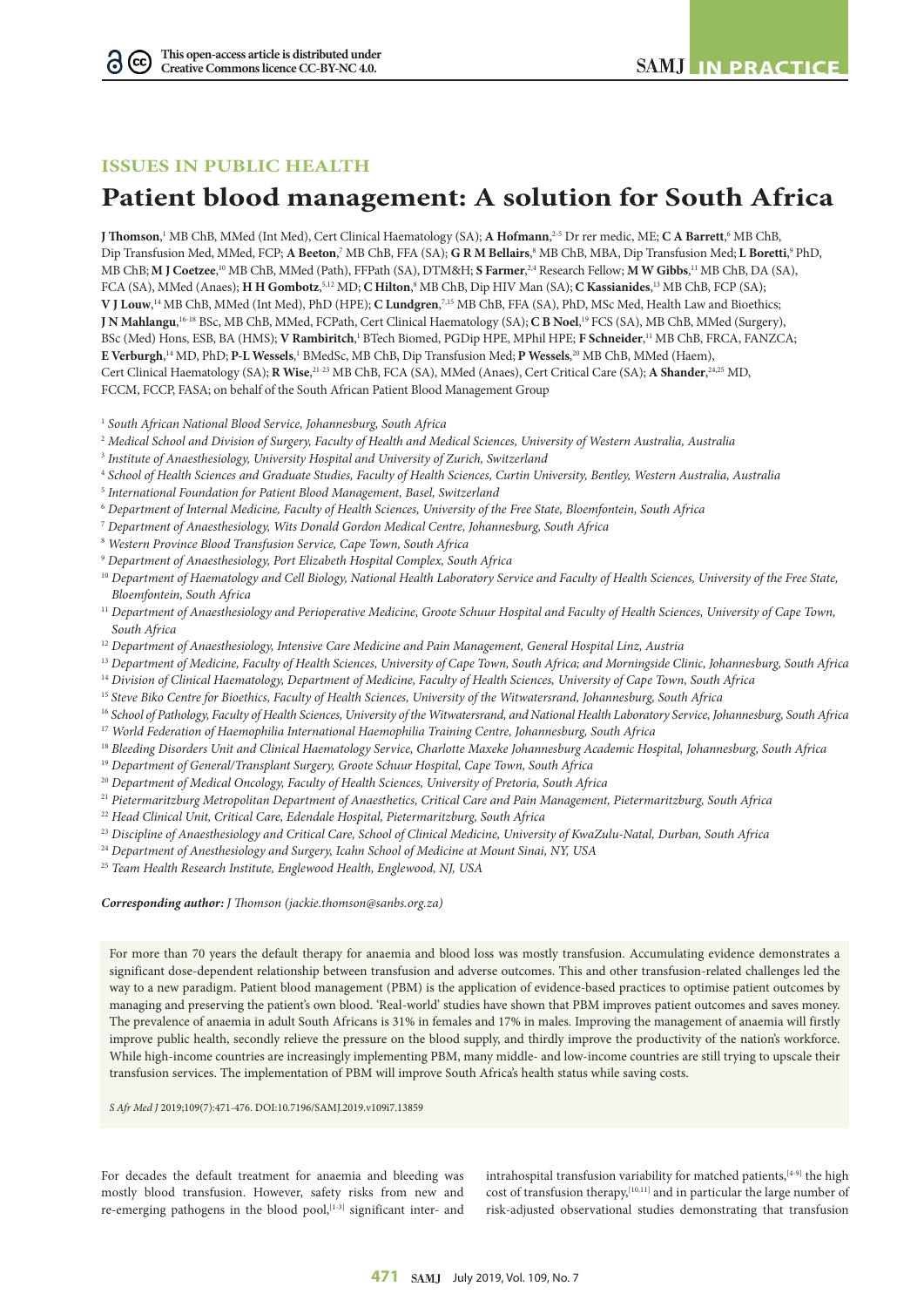is independently associated in a dose-dependent relationship with adverse outcomes including morbidity and mortality,<sup>[12-25]</sup> have led to questioning of the transfusion paradigm. $[26,27]$  Also, systematic reviews and meta-analyses of randomised controlled trials have shown either no benefit or increased risks from liberal transfusion regimens when compared with more restrictive regimens.[28-32] In response to these challenges and with the objectives of better addressing the causes or underlying diseases that could potentially lead to allogeneic transfusions and offering the best choice of therapy, the new paradigm of patient blood management (PBM) has emerged.

PBM is described by the International Foundation for Patient Blood Management as 'an evidence-based bundle of care to optimize medical and surgical patient outcomes by clinically managing and preserving a patient's blood'.<sup>[33]</sup> This is achieved by optimising erythropoiesis, minimising blood loss and harnessing or optimising the physiological reserves of anaemia while appropriate therapy is instituted, often referred to as the 'three pillars of patient blood management' (Fig. 1). This concept was adopted by the World Health Assembly resolution WHA63.12 in 2010.<sup>[34]</sup> A similar and widely used description of PBM by the Society for the Advancement of Blood Management is 'the timely application of evidence-based medical and surgical concepts designed to maintain hemoglobin concentration, optimize hemostasis and minimize blood loss in an effort to improve patient outcome.[35]

A number of large observational PBM studies have demonstrated significantly improved patient outcomes including mortality, morbidity and average length of hospital stay,<sup>[36-39]</sup> one of these being a recent 'real-world study' with 605 046 patients within the

jurisdiction of Western Australia (Table 1).<sup>[40]</sup> Also, a growing number of randomised controlled trials looking at single PBM treatment modalities showed significantly improved patient outcomes with concurrent reduction of blood component utilisation.[41,42] Overall, PBM has demonstrated improved outcomes while reducing cost and/or resource utilisation (blood components) with the potential to repurpose those savings.

#### **PBM as a standard of care**

PBM has the potential to address several healthcare-related challenges that are specific to South Africa (SA).

First, the population of SA totalled 57.8 million in  $2018^{[43]}$ and included an estimated 17.8 million people suffering from anaemia, mostly neonates and children, women of reproductive age, and the elderly.<sup>[44-47]</sup> Apart from iron deficiency anaemia, there is also a high prevalence of HIV-related anaemia, anaemia of inflammation, malarial anaemia and anaemia from intestinal parasite infestations. In hospitalised patients, the prevalence of anaemia is even higher than in the general population, and it is an independent predictor for adverse outcomes including morbidity and mortality.[48,49] A secondary analysis of the South African Surgical Outcomes Study (SASOS), a large prospective observational study of patients undergoing inpatient non-cardiac, non-obstetric surgery at 50 hospitals across SA over a 7-day period, showed that the prevalence of preoperative anaemia was 47.8% and that it was independently associated with an increase in in-hospital mortality (odds ratio (OR) 1.657, 95% confidence interval (CI) 1.055 - 2.602; *p*=0.028) and admission to critical care



*Fig. 1. The three-pillar, nine-field matrix of PBM. This matrix was designed for the Western Australia Patient Blood Management Program to assist in the clinical implementation of the multiple PBM strategies. These strategies are considered in the perioperative period in a patient- and procedure-specific context.[89] The principles of this matrix were also applied to non-surgical patients before, during and after treatment. (PBM = patient blood management.)*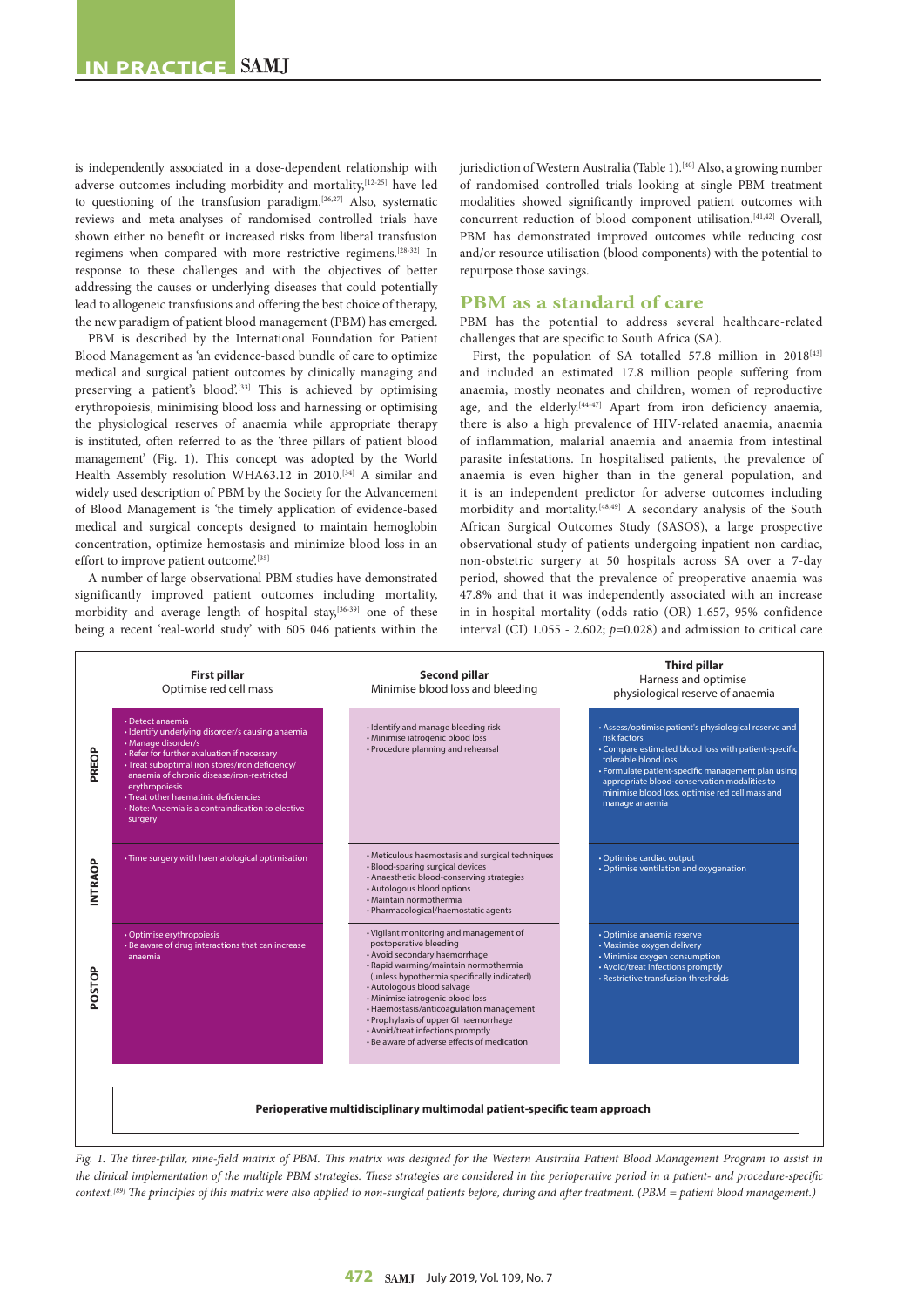| comparing baseline year (2008/09) with year 6 (2013/14) (adapted from Leahy et al. $\binom{40}{1}$ ) |         |
|------------------------------------------------------------------------------------------------------|---------|
| Adjusted ratios (95% CI)                                                                             | p-value |
| $0.72$ $(0.67 - 0.77)$                                                                               | < 0.001 |
| $0.79(0.73 - 0.86)$                                                                                  | < 0.001 |
| $0.69(0.58 - 0.82)$                                                                                  | < 0.001 |
| $0.85(0.84 - 0.87)$                                                                                  | < 0.001 |
| $1.06(1.02 - 1.10)$                                                                                  | < 0.001 |
| Change                                                                                               |         |
| 21% to 14%                                                                                           | 0.001   |
| 7.9 g/dL to 7.3 g/dL                                                                                 | < 0.001 |
| 33% to 64%                                                                                           | < 0.001 |
| <b>Reduction of units transfused</b>                                                                 |         |
| 41%                                                                                                  | < 0.001 |
| 47%                                                                                                  | < 0.001 |
| 27%                                                                                                  | < 0.001 |
|                                                                                                      |         |
| AUD18.5 million                                                                                      |         |
| AUD80 - 100 million                                                                                  |         |
|                                                                                                      |         |

**Table 1. Summary of study results from the Western Australia Patient Blood Management Program, 2008 - 2012 (***N***=605 046), comparing baseline year (2008/09) with year 6 (2013/14) (adapted from Leahy** *et al***. [40])**

(OR 1.487, 95% CI 1.081 - 2.046;  $p=0.015$ ).<sup>[50]</sup> For these reasons, the implementation of PBM including anaemia management and bleeding management represents a major opportunity to sustainably improve public health in SA in respect of:

- child mortality
- maternal mortality (particularly related to peri- and postpartum haemorrhage)
- anaemia-related adverse outcomes
- blood loss and bleeding-related adverse outcomes
- transfusion-related adverse outcomes
- overall surgical and medical outcomes in hospitalised patients.

Second, the implementation of PBM would ease the pressure on the nation's blood supply. The high prevalence of anaemia, the high prevalence of HIV with the world's highest absolute number of cases,[51] and other frequently occurring diseases have led to a particularly high rate of 20% blood donor deferrals (Dr Jaqueline Thomson, Medical Director, South African National Blood Service, personal communication, 2018). At the same time, the demand for blood components is expected to increase owing to HIV-related anaemia and the population segment aged ≥65 years that is now growing faster than previously.[52] As a consequence, the prevalence of chronic disease and surgical procedures is expected to rise, with a concomitant increased demand for blood unless there are immediate and widespread practice changes.

Third, there is also an overall economic argument for the implementation of PBM. Unmanaged or poorly managed anaemia impairs the cognitive development of children and adolescents, reduces the ability to concentrate, and diminishes work productivity with losses in some countries of up to 9% of the gross domestic product.<sup>[53]</sup> Programmes promoting oral iron therapy may be effective in specific subpopulations, but in patients with profound iron deficiency and iron deficiency anaemia, who require therapy for immediate correction, an appropriate dose of intravenous iron is the best option, while treatment of the underlying cause produces a cure.[54] Improvements in patient outcomes with the concomitant savings as seen in previous studies could lead to a significant decrease in bed occupation and relieve a healthcare budget under extreme pressure.<sup>[42,55]</sup>

## **Contradictory developments: PBM for high-income countries and transfusion for the rest?**

In the healthcare systems of the advanced economies, both the private and public sectors have begun to move their focus towards pre-empting the causes for transfusion through PBM rather than expanding the infrastructure to advance transfusion therapy.<sup>[56]</sup> The full implementation of PBM as a bundle of care is challenging, and some institutions are therefore following the recommendation of a stepwise implementation by introducing a series of simple PBM measures.<sup>[57,58]</sup> Others are choosing comprehensive change management methodologies and multi-stakeholder management to achieve relatively fast and system-wide implementation.[40] The variable implementation methodologies, and also differences in hospital cultures, may explain why the implementation of PBM remains extremely variable across many of the high-income countries.[59] However, the underlying rationale for this patient-centric approach is simple and compelling: PBM is not only associated with a better outcome, but also with less cost.[36,38,40] Consequently, PBM keeps growing while blood services are experiencing a significant decline in blood utilisation and therefore re-engineer, downsize operations, or merge with other regional blood services.[56,60]

In contrast, in many emerging and frontier economies, the focus of health authorities is still on modernising blood services to match quality levels comparable to those in the advanced economies and on establishing additional blood centres.<sup>[61-70]</sup> This expansion results in significant new investments and adds to the already large expenses of maintaining these services. In view of the poor cost-effectiveness of blood safety interventions and of transfusion therapy, [71-73] it is inappropriate use of limited financial resources. The decision to allocate more resources to supporting the product-focused transfusion model rather than the patient-centric PBM model could be likened to the establishment of landlines in a geographical area bare of communication infrastructure rather than setting up highly effective and much less costly mobile phone networks *de novo*.

In view of the burgeoning clinical data on adverse transfusion outcomes, the ongoing blood safety issues, the pervasive blood sourcing problems and the overall health-economic constraints, it would be both unethical and paradoxical to continue to invest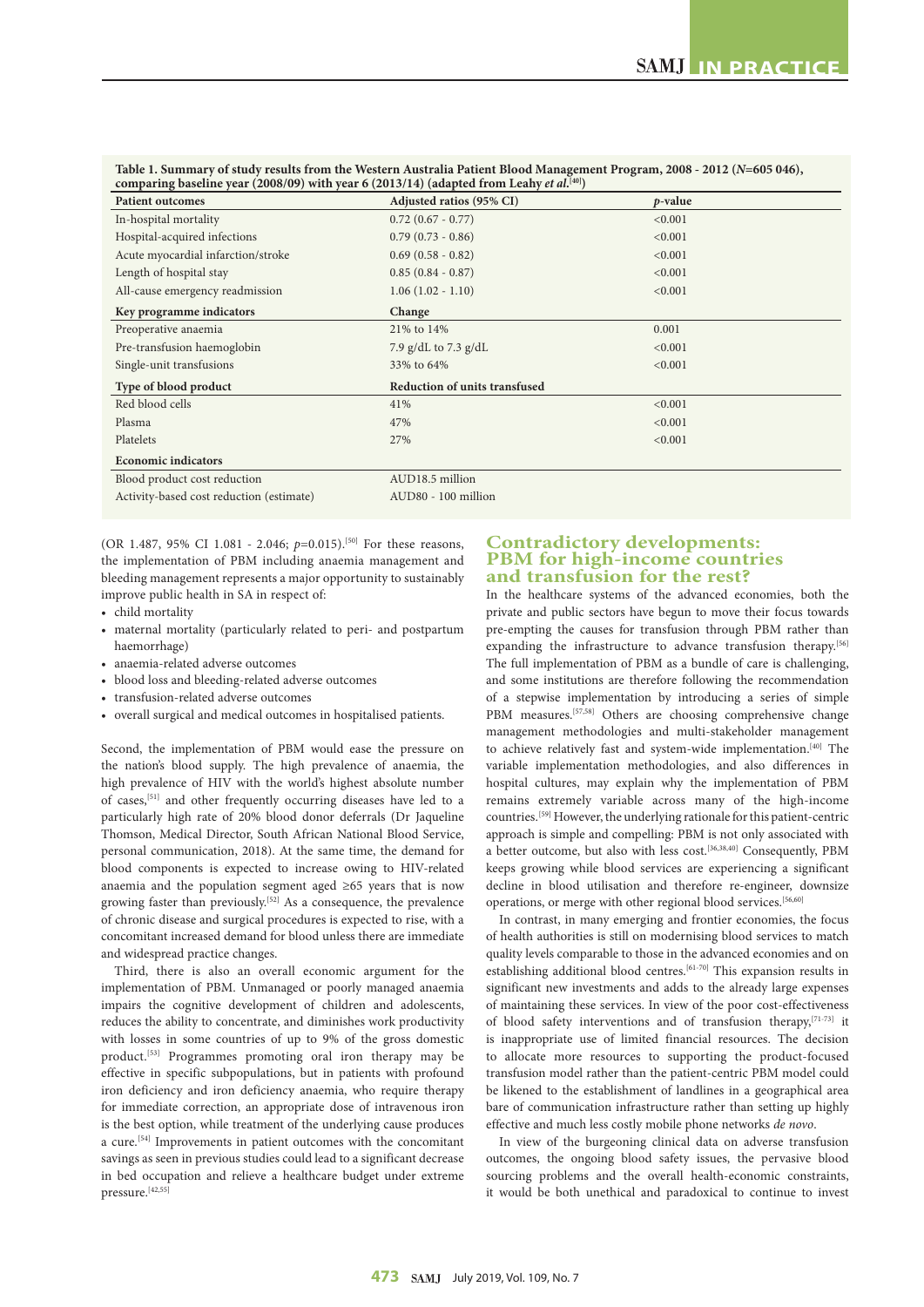financial and human resources into the fading model of traditional blood banking while neglecting the implementation of PBM.[74]

## **Seizing the opportunity to improve SA's health status and patient safety while saving costs**

With combined support from both the public and private sectors, including the professional medical societies, academia, healthcare providers, funders, blood services and patient organisations and the endorsement of SA's National Department of Health, a guiding coalition of PBM champions should take the opportunity to establish PBM as a new standard of care that offers a win-win scenario.<sup>[75]</sup>

PBM has become a national priority of the Australian Commission on Safety and Quality in Health Care,<sup>[76]</sup> and stakeholders in the public and private healthcare sectors of other countries have the opportunity to learn from the results of the state-wide PBM quality, safety and effectiveness initiative in Western Australia that significantly improved outcomes and achieved a sizeable cost and resource utilisation reduction.[40] They may benefit from the freely available multidisciplinary clinical PBM guidelines and algorithms. [77-83] With local adaptations they may also use the European Commission's guides for hospitals and health authorities on how to implement PBM sustainably as a national standard of care.<sup>[84,85]</sup> Additional lessons can be learned from blood services in foreign countries that are now embracing implementation of PBM as one of their core activities.[86-88]

Compelling evidence, newly gained international experience and many freely available tools and templates are now allowing progress to be quickly achieved with a series of single, evidence-based PBM interventions, or preferably PBM pilot programmes to be started in both the public and private sectors, gradually adjusting and refining contents to local needs and finally implementing PBM as a national standard of care.

### **Discussion**

This article first describes why in many clinical settings the transfusion paradigm is fading while the PBM paradigm is rising. Overall, the evidence demonstrates that correcting anaemia through stimulated erythropoiesis, minimising blood loss through anaesthetic and surgical techniques, and optimising coagulation status before and during surgical or other interventions are associated with significantly better outcomes and less cost than the decades-old practice of transfusing allogeneic blood components. Then, the authors explain why implementation of PBM represents a solution to many of SA's health, healthcare and economic challenges. PBM would effectively reduce the prevalence of anaemia, which owing to the country's specific circumstances is higher than in many other countries. In combination with optimised bleeding and coagulation management, this reduction would have a positive effect on child and maternal mortality. Overall, based on international study results and in the context of secondary analysis of the SASOS, a large number of hospitalised medical and surgical patients would benefit from PBM. Its implementation would also decrease the demand for allogeneic blood components, thus easing the chronic pressure on the nation's blood supply, which has a high number of donor restrictions as a result of HIV-related and other transmissible diseases. PBM would also contribute to socioeconomic improvements. Fewer complications, reduced morbidity and reduced hospital length of stay could lead to significant cost savings that could be reallocated to other areas of unmet clinical need. Optimal anaemia management, central to PBM, would also improve the cognitive development of children

and adolescents, thus positively influencing productivity and the gross domestic product and the quality of life in SA.

The authors also allude to an important cultural aspect when it comes to the implementation of PBM: health authorities have traditionally focused on the supply of, not the demand for, blood. For decades, the legislation and administration of the 'blood sector' revolved around the concept that red blood cell transfusion is the only way of treating anaemia and blood loss. Therefore, the permanent and ubiquitous availability of safe donor blood was considered indispensable to keep clinical services operational, while the financial aspects of blood safety measures played only a minor role. However, with the introduction of evidence-based patient and disease management through PBM, other treatment options are now preferred, and in many clinical scenarios, blood transfusions are less frequently used or have even become obsolete.

Although this reversal of trends can now be observed in many modern healthcare systems, it may be challenging for health authorities to change focus, particularly when current efforts are still geared towards expansion of blood services. PBM will clearly impact a lot more on reducing the number of transfused blood components than any effort of the blood centres to increase the number of blood collections.

This article should be understood as a call to action to significantly improve the quality, safety and effectiveness of healthcare in SA. First, health authorities, medical professionals, funders and all other relevant stakeholders need to be thoroughly informed about the evidence on the multiple wins with PBM. This knowledge should lead to their acknowledgement and official endorsement of PBM and active support to implement it. Second, multidisciplinary peerreviewed guidelines, algorithms and other useful tools for PBM, that have already been developed in other parts of the world and are freely accessible, need to be adapted to the local needs of SA. This should primarily take place with the active involvement of all the relevant professional medical societies in SA. Third, PBM pilot projects in the public and private sectors should be carried out to test and refine PBM in the current healthcare framework, and finally, PBM should be implemented as a mandatory national standard of care.

#### **Conclusions**

The rapid implementation of PBM as a new standard of care is an urgent need. It offers the opportunity to sustainably and significantly improve the health status of the people of SA, with the potential of enormous savings for the healthcare system.

#### **Declaration.** None.

**Acknowledgements.** We gratefully acknowledge David M Mngomezulu, MD, for his insightful comments and his clear call for action regarding the implementation of PBM in SA.

**Author contributions.** JT and AH contributed equally to this article. JT, AH, RW and AS conceptualised and wrote the manuscript. CAB, AB, GRMB, LB, MWG, HHG, CH, CK, VJL, CL, CBN, VR, FS, EV, P-LW and PW reviewed and edited the manuscript. SF reviewed and edited the manuscript and jointly with AH provided the figure and table data. JNM and MJC reviewed and edited the manuscript and helped prepare it for submission. **Funding.** None.

**Conflicts of interest.** JT has received honoraria from Takeda. AH has received honoraria and travel support from Vifor, Fresenius, Medical Care Renal and Werfen and travel support from the South African National Blood Service. VJL has received honoraria and travel support from Litha Healthcare, Pharmacosmos, Takeda and Vifor Pharma, and is also a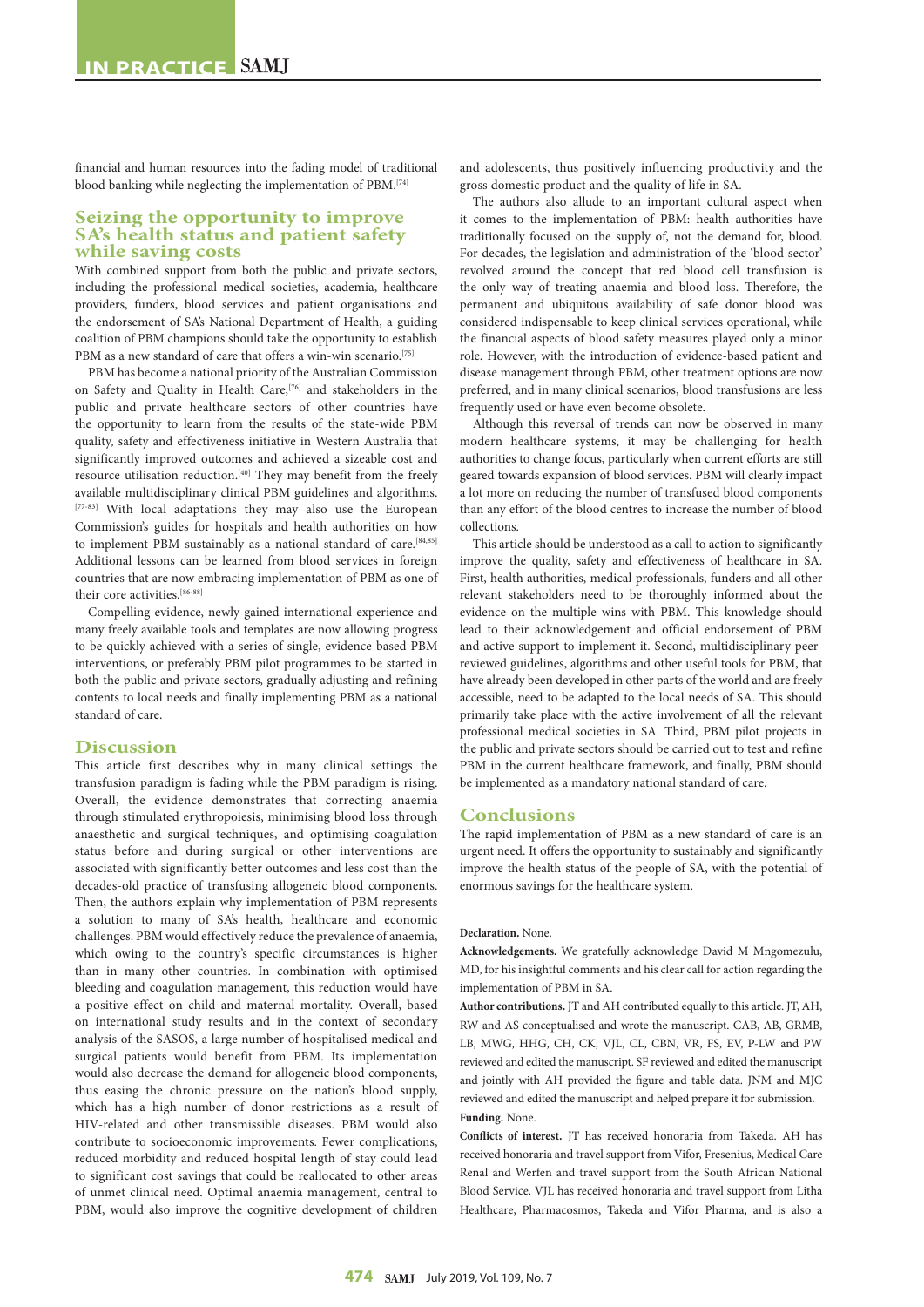non-executive director of the Western Cape Blood Service. AS reports grants from CSL Behring, HbO2 Therapeutics, LLC, Instrumentation Laboratory and Masimo Corporation, has received honoraria from CSL Behring, Masimo Corporation, Merck and Portola Pharmaceuticals, and has been a consultant for AMAG, CSL Behring, HbO2 Therapeutics, LLC, Instrumentation Laboratory, Masimo Corporation, Portola Pharmaceuticals and Vifor Pharma. There are no conflicts of interest for the other authors.

- 1. Alter HJ, Stramer SL, Dodd RY. Emerging infectious diseases that threaten the blood supply. Semin<br/> Hematol 2007;44(1):32-41. https://doi.org/10.1053/j.<br/>seminhematol.2006.09.016 Hematol 2007;44(1):32-41. https://doi.org/10.1053/j.seminh
- 2. Stramer SL, Hollinger FB, Katz LM, et al. Emerging infectious disease agents and their potential threat to transfusion safety. Transfusion 2009;49(Suppl 2):1S-29S. [https://doi.org/10.1111/j.1537-](https://doi.org/10.1111/j.1537-2995.2009.02279.x) [2995.2009.02279.x](https://doi.org/10.1111/j.1537-2995.2009.02279.x)
- 3. Snyder EL, Stramer SL, Benjamin RJ. The safety of the blood supply time to raise the bar. N Engl J Med 2015;372(20):1882-1885.<https://doi.org/10.1056/NEJMp1500154> 4. Stover EP, Siegel LC, Parks R, et al. Variability in transfusion practice for coronary artery bypass
- surgery persists despite national consensus guidelines: A 24-institution study. Institutions of the Multicenter Study of Perioperative Ischemia Research Group. Anesthesiology 1998;88(2):327-333.
- 5. Bennett-Guerrero E, Zhao Y, O'Brien SM, et al. Variation in use of blood transfusion in coronary artery bypass graft surgery. JAMA 2010;304(14):1568-1575.<https://doi.org/10.1001/jama.2010.1406>
- 6. Snyder-Ramos SA, Mohnle P, Weng YS, et al. The ongoing variability in blood transfusion practices in cardiac surgery. Transfusion 2008;48(7):1284-1299. <https://doi.org/10.1111/j.1537-2995.2008.01666.x> 7. Gombotz H, Rehak PH, Shander A, Hofmann A. Blood use in elective surgery: The Austrian benchmark
- study. Transfusion 2007;47(8):1468-1480.<https://doi.org/10.1111/j.1537-2995.2007.01286.x> 8. Baele PL, de Bruyere M, Deneys V, et al. The SANGUIS Study in Belgium: An overview of methods and
- results. Safe and good use of blood in surgery. Acta Chir Belg 1994;94(2):69-74.
- 9. Zhu C, Gao Y, Li Z, et al. A systematic review and meta-analysis of the clinical appropriateness of blood<br>transfusion in China. Medicine 2015;94(50):e2164. https://doi.org/10.1097/MD.0000000000164<br>10. Shander A, Hofmann blood transfusions in surgical patients at four hospitals. Transfusion 2010;50(4):753-765. [https://doi.](https://doi.org/10.1111/j.1537-2995.2009.02518.x)
- [org/10.1111/j.1537-2995.2009.02518.x](https://doi.org/10.1111/j.1537-2995.2009.02518.x) 11. Shander A, Ozawa S, Hofmann A. Activity-based costs of plasma transfusions in medical and surgical inpatients at a US hospital. Vox Sang 2016;111(1):55-61.<https://doi.org/10.1111/vox.12386>
- 12. Whitlock EL, Kim H, Auerbach AD. Harms associated with single unit perioperative transfusion: Retrospective population based analysis. BMJ 2015;350:h3037. <https://doi.org/10.1136/bmj.h3037>
- 13. Patel SV, Kidane B, Klingel M, Parry N. Risks associated with red blood cell transfusion in th trauma population, a meta-analysis. Injury 2014;45(10):1522-1533. [https://doi.org/10.1016/j.](https://doi.org/10.1016/j.injury.2014.05.015) [injury.2014.05.015](https://doi.org/10.1016/j.injury.2014.05.015)
- 14. Ferraris VA, Davenport DL, Saha SP, Austin PC, Zwischenberger JB. Surgical outcomes and transfusion of minimal amounts of blood in the operating room. Arch Surg 2012;147(1):49-55. [https://](https://doi.org/10.1001/archsurg.2011.790) [doi.org/10.1001/archsurg.2011.790](https://doi.org/10.1001/archsurg.2011.790)
- 15. Mikkola R, Gunn J, Heikkinen J, et al. Use of blood products and risk of stroke after c bypass surgery. Blood Transfus 2012;10(4):490-501. <https://doi.org/10.2450/2012.0119-11>
- 16. Al-Refaie WB, Parsons HM, Markin A, Abrams J, Habermann EB. Blood transfusion and cancer surgery outcomes: A continued reason for concern. Surgery 2012;152(3):344-354. [https://doi.](https://doi.org/10.1016/j.surg.2012.06.008) [org/10.1016/j.surg.2012.06.008](https://doi.org/10.1016/j.surg.2012.06.008)
- 17. Khorana AA, Francis CW, Blumberg N, Culakova E, Refaai MA, Lyman GH. Blood transfusions, thrombosis, and mortality in hospitalized patients with cancer. Arch Intern Med 2008;168(21):2377- 2381. <https://doi.org/10.1001/archinte.168.21.2377>
- 18. Horvath KA, Acker MA, Chang H, et al. Blood transfusion and infection after cardiac surgery. Ann Thorac Surg 2013;95(6):2194-2201. <https://doi.org/10.1016/j.athoracsur.2012.11.078>
- 19. Bernard AC, Davenport DL, Chang PK, Vaughan TB, Zwischenberger JB. Intraoperative transfusion of 1 U to 2 U packed red blood cells is associated with increased 30-day mortality, surgical-site infection, pneumonia, and sepsis in general surgery patients. J Am Coll Surg 2009;208(5):931-937, 937.e1-2; discussion 938-939.<https://doi.org/10.1016/j.jamcollsurg.2008.11.019>
- 20. Goel R, Patel EU, Cushing MM, et al. Association of perioperative red blood cell transfusions with venous thromboembolism in a North American registry. JAMA Surg 2018;153(9):826-833. [https://doi.](https://doi.org/10.1001/jamasurg.2018.1565) rg/10.1001/jamasurg.2018.1565
- 21. Marik PE, Corwin HL. Efficacy of red blood cell transfusion in the critically ill: A systematic review of the literature. Crit Care Med 2008;36(9):2667-2674. <https://doi.org/10.1097/CCM.0b013e3181844677> 22. Murphy GJ, Reeves BC, Rogers CA, Rizvi SI, Culliford L, Angelini GD. Increased mortality,
- erative morbidity, and cost after red blood cell transfusion in patients having cardiac surgery. Circulation 2007;116(22):2544-2552.<https://doi.org/10.1161/CIRCULATIONAHA.107.698977>
- 23. Xenos ES, Vargas HD, Davenport DL. Association of blood transfusion and venous thromboembolism after colorectal cancer resection. Thromb Res 2012;129(5):568-572. [https://doi.org/10.1016/j.](https://doi.org/10.1016/j.thromres.2011.07.047) [thromres.2011.07.047](https://doi.org/10.1016/j.thromres.2011.07.047)
- 24. Van Straten AH, Bekker MW, Soliman Hamad MA, et al. Transfusion of red blood cells: The impact on short-term and long-term survival after coronary artery bypass grafting, a ten-year follow-up. Interact Cardiovasc Thorac Surg 2010;10(1):37-42. <https://doi.org/10.1510/icvts.2009.214551>
- 25. Paone G, Likosky DS, Brewer R, et al. Transfusion of 1 and 2 units of red blood cells is associated with increased morbidity and mortality. Ann Thorac Surg 2014;97(1):87-93; discussion 93-84. [https://doi.](https://doi.org/10.1016/j.athoracsur.2013.07.020)
- [org/10.1016/j.athoracsur.2013.07.020](https://doi.org/10.1016/j.athoracsur.2013.07.020) 26. Hofmann A, Farmer S, Shander A. Five drivers shifting the paradigm from product-focused transfusion practice to patient blood management. Oncologist 2011;16(Suppl 3):3-11. [https://doi.](https://doi.org/10.1634/theoncologist.2011-S3-3) [org/10.1634/theoncologist.2011-S3-3](https://doi.org/10.1634/theoncologist.2011-S3-3)
- 27. Isbister JP, Shander A, Spahn DR, Erhard J, Farmer SL, Hofmann A. Adverse blood transfusion outcomes: Establishing causation. Transfus Med Rev 2011;25(2):89-101. [https://doi.org/10.1016/j.](https://doi.org/10.1016/j.tmrv.2010.11.001) [tmrv.2010.11.001](https://doi.org/10.1016/j.tmrv.2010.11.001)
- 28. Carson JL, Carless PA, Hebert PC. Transfusion thresholds and other strategies for guid red blood cell transfusion. Cochrane Database Syst Rev 2012, Issue 4. Art. No.: CD00204. [https://doi.](https://doi.org/10.1002/14651858.CD002042.pub3) [org/10.1002/14651858.CD002042.pub3](https://doi.org/10.1002/14651858.CD002042.pub3)
- 29. Rohde JM, Dimcheff DE, Blumberg N, et al. Health care-associated infection after red blood cell transfusion: A systematic review and meta-analysis. JAMA 2014;311(13):1317-1326. [https://doi.](https://doi.org/10.1001/jama.2014.2726) [org/10.1001/jama.2014.2726](https://doi.org/10.1001/jama.2014.2726)
- 30. Holst LB, Petersen MW, Haase N, Perner A, Wetterslev J. Restrictive versus liberal transfu for red blood cell transfusion: Systematic review of randomised trials with meta-analysis and trial sequential analysis. BMJ 2015;350:h1354.<https://doi.org/10.1136/bmj.h1354>
- 31. Salpeter SR, Buckley JS, Chatterjee S. Impact of more restrictive blood transfusion strategies on clinical outcomes: A meta-analysis and systematic review. Am J Med 2014;127(2):124-131.e3. [https://doi.](https://doi.org/10.1016/j.amjmed.2013.09.017) [org/10.1016/j.amjmed.2013.09.017](https://doi.org/10.1016/j.amjmed.2013.09.017)
- 32. Carson JL, Stanworth SJ, Roubinian N, et al. Transfusion thresholds and other strategies for guiding allogeneic red blood cell transfusion. Cochrane Database Syst Rev 2016, Issue 10. Art. No.: CD002042. <https://doi.org/10.1002/14651858.CD002042.pub4>
- 33. International Foundation for Patient Blood Management. What is patient blood n [www.ifpbm.org](https://www.ifpbm.org) (accessed 15 September 2018).
- 34. World Health Organization. Sixty-Third World Health Assembly, Resolution WHA63.12, Agenda item 11.17 on availability, safety and quality of blood products. 21 May 2010. [http://apps.who.int/gb/ebwha/](http://apps.who.int/gb/ebwha/pdf_files/WHA63/A63_R12-en.pdf) pdf (accessed 24 October 2018).
- 35. Society for the Advancement of Blood Management. Definition of patient blood management. [https://](https://www.sabm.org) abm.org (accessed 15 September 2018).
- 36. Mehra T, Seifert B, Bravo-Reiter S, et al. Implementation of a patient blood management monitoring and feedback program significantly reduces transfusions and costs. Transfusion 2015;55(12):2807-<br>and feedback program significantly reduces transfusions and costs. Transfusion 2015;55(12):2807-2815. <https://doi.org/10.1111/trf.13260>
- 37. Freedman J. The ONTraC Ontario program in blood conservation. Transfus Apher Sci 2014;50(1):32- 36.<https://doi.org/10.1016/j.transci.2013.12.010>
- 38. Frank SM, Thakkar RN, Podlasek SJ, et al. Implementing a health system-wide patient blood management program with a clinical community approach. Anesthesiology 2017;127(5):754-764. <https://doi.org/10.1097/ALN.0000000000001851>
- 39. Gupta PB, DeMario VM, Amin RM, et al. Patient blood management program improves blood use and clinical outcomes in orthopedic surgery. Anesthesiology 2018;129(6):1082-1091. [https://doi.](https://doi.org/10.1097/ALN.0000000000002397) [org/10.1097/ALN.0000000000002397](https://doi.org/10.1097/ALN.0000000000002397)
- 40. Leahy MF, Hofmann A, Towler S, et al. Improved outcomes and reduced costs associated with a healthsystem-wide patient blood management program: A retrospective observational study in four major adult tertiary-care hospitals. Transfusion 2017;57(6):1347-1358.<https://doi.org/10.1111/trf.14006>
- 41. Khalafallah AA, Yan C, Al-Badri R, et al. Intravenous ferric carboxymaltose versus standard care in the management of postoperative anaemia: A prospective, open-label, randomised controlled trial. Lancet Haematol 2016;3(9):e415-e425. [https://doi.org/10.1016/S2352-3026\(16\)30078-3](https://doi.org/10.1016/S2352-3026(16)30078-3)
- 42. Froessler B, Palm P, Weber I, Hodyl NA, Singh R, Murphy EM. The important role for intravenous iron in perioperative patient blood management in major abdominal surgery: A randomized controlled trial. Ann Surg 2016;264(1):41-46. <https://doi.org/10.1097/SLA.0000000000001646>
- 43. Statistics South Africa. Mid-year population estimates 2018. Statistical release P0302. Pretoria: Stats SA, 2018. <https://www.statssa.gov.za/publications/P0302/P03022018.pdf> (accessed 28 May 2019).
- 44. Kassebaum NJ; GBD 2013 Anemia Collaborators. The global burden of anemia. Hematol Oncol Clin North Am 2016;30(2):247-308. <https://doi.org/10.1016/j.hoc.2015.11.002>
- 45. Kassebaum NJ, Jasrasaria R, Naghavi M, et al. A systematic analysis of global anemia burden from 1990 to 2010. Blood 2014;123(5):615-624. <https://doi.org/10.1182/blood-2013-06-508325>
- 46. Vos T, Allen C, Arora M, et al. Global, regional, and national incidence, prevalence, and years lived with disability for 310 diseases and injuries, 1990 - 2015: A systematic analysis for the Global Burden of Disease Study 2015. Lancet 2016;388(10053):1545-1602. [https://doi.org/10.1016/S0140-](https://doi.org/10.1016/S0140-6736(16)31678-6) [6736\(16\)31678-6](https://doi.org/10.1016/S0140-6736(16)31678-6)
- 47. Payne CF, Davies JI, Gomez-Olive FX, et al. Cross-sectional relationship between haemoglobin concentration and measures of physical and cognitive function in an older rural South African population. J Epidemiol Community Health 2018;72(9):796-802. [https://doi.org/10.1136/jech-2018-](https://doi.org/10.1136/jech-2018-210449) [210449](https://doi.org/10.1136/jech-2018-210449)
- Fowler AJ, Ahmad T, Phull MK, Allard S, Gillies MA, Pearse RM. Meta-analysis between preoperative anaemia and mortality after surgery. Br J Surg 2015;102(11):1314-1324. [https://](https://doi.org/10.1002/bjs.9861) [doi.org/10.1002/bjs.9861](https://doi.org/10.1002/bjs.9861)
- 49. Munoz M, Gomez-Ramirez S, Kozek-Langeneker S, et al. 'Fit to fly': Overcoming barriers to preoperative haemoglobin optimization in surgical patients. Br J Anaesth 2015;115(1):15-24. [https://](https://doi.org/10.1093/bja/aev165) org/10.1093/bja/aev165
- Marsicano D, Hauser N, Roodt F, et al. Preoperative anaemia and clinical outcomes in the South African Surgical Outcomes Study. S Afr Med J 2018;108(10):839-846. [https://doi.org/10.7196/](https://doi.org/10.7196/SAMJ.2018.v108i10.13148) [SAMJ.2018.v108i10.13148](https://doi.org/10.7196/SAMJ.2018.v108i10.13148)
- 51. Joint United Nations Programme on HIV and AIDS. Country overview South Africa. [http://www.](http://www.unaids.org/en/regionscountries/countries/southafrica) [unaids.org/en/regionscountries/countries/southafrica](http://www.unaids.org/en/regionscountries/countries/southafrica) (accessed 15 September 2018 2018).
- 52. United Nations DESA/Population Division. World population prospects: The 2017 revision. 2017. <https://esa.un.org/unpd/wpp/> (accessed 15 October 2018).
- 53. Horton S, Ross J. The economics of iron deficiency. Food Policy 2003;28(1):51-75. https://d [org/10.1016/S0306-9192\(02\)00070-2](https://doi.org/10.1016/S0306-9192(02)00070-2)
- 54. Munoz M, Gomez-Ramirez S, Besser M, et al. Current misconceptions in diagnosis and management of iron deficiency. Blood Transfus 2017;15(5):422-437. <https://doi.org/10.2450/2017.0113-17>
- 55. Froessler B, Rueger AM, Connolly MP. Assessing the costs and benefits of perioperative iron deficien anemia management with ferric carboxymaltose in Germany. Risk Manag Healthc Policy 2018;11:77- 82.<https://doi.org/10.2147/RMHP.S157379>
- 56. Klein HG, Hrouda JC, Epstein JS. Crisis in the sustainability of the U.S. blood system. N Engl J Med 2017;377(15):1485-1488.<https://doi.org/10.1056/NEJMsb1706496>
- 57. Meybohm P, Froessler B, Goodnough LT, et al. 'Simplified International Recommendations for the Implementation of Patient Blood Management' (SIR4PBM). Perioper Med 2017;6:5. [https://doi.](https://doi.org/10.1186/s13741-017-0061-8)  $\frac{1}{10}$  1186/s13741-017-0061-8
- Althoff FC, Neb H, Herrmann E, et al. Multimodal patient blood management program based on a three-pillar strategy: A systematic review and meta-analysis. Ann Surg 2019;269(5):794-804. [https://](https://doi.org/10.1097/SLA.0000000000003095) [doi.org/10.1097/SLA.0000000000003095](https://doi.org/10.1097/SLA.0000000000003095)
- 59. Van der Linden P, Hardy JF. Implementation of patient blood management remains extremely variable in Europe and Canada: The NATA benchmark project. Eur J Anaesthesiol 2016;33(12):913-921. <https://doi.org/10.1097/EJA.0000000000000519>
- 60. Carson JL, Triulzi DJ, Ness PM. Indications for and adverse effects of red-cell transfusion. N Engl J Med 2017;377(13):1261-1272.<https://doi.org/10.1056/NEJMra1612789> 61. Katz LM, Donnelly JJ, Gresens CJ, et al. Report of a workshop on ensuring sustainable access to
- safe blood in developing countries: International Blood Safety Forum, March 24, 2017. Transfusion 2018;58(5):1299-1306. <https://doi.org/10.1111/trf.14591>
- 62. Sood R, Raykar N, Till B, Shah H, Roy N. Walking blood banks: An immediate solution to rural India's blood drought. Indian J Med Ethics 2018;3(2):134-137.<https://doi.org/10.20529/IJME.2017.098>
- 63. Spiegel DA, Droti B, Relan P, Hobson S, Cherian MN, O'Neill K. Retrospective review of surgical availability and readiness in 8 African countries. BMJ Open 2017;7(3):e014496. [https://doi.](https://doi.org/10.1136/bmjopen-2016-014496) [org/10.1136/bmjopen-2016-014496](https://doi.org/10.1136/bmjopen-2016-014496)
- 64. Jain Y, Kataria R. Rural blood availability: Regulations must meet ethics. Indian J Med Ethics 2016;1(4):237-242.<https://doi.org/10.20529/IJME.2016.068>
- 65. Hussein J, Hirose A, Owolabi O, Imamura M, Kanguru L, Okonofua F. Maternal death and obstetric care audits in Nigeria: A systematic review of barriers and enabling factors in the provision of
- emergency care. Reprod Health 2016;13:47.<https://doi.org/10.1186/s12978-016-0158-4><br>66. Pitman JP, Wilkinson R, Basavaraju SV, et al. Investments in blood safety improve the availability of blood to underserved areas in a sub-Saharan African country. ISBT Sci Ser 2014;9(2):325-333. http:// [doi.org/10.1111/voxs.12107](https://doi.org/10.1111/voxs.12107)
- 67. Compaore GD, Sombie I, Ganaba R, et al. Readiness of district and regional hospitals in Burkina Faso to provide caesarean section and blood transfusion services: A cross-sectional study. BMC Pregnancy Childbirth 2014;14:158. <https://doi.org/10.1186/1471-2393-14-158>